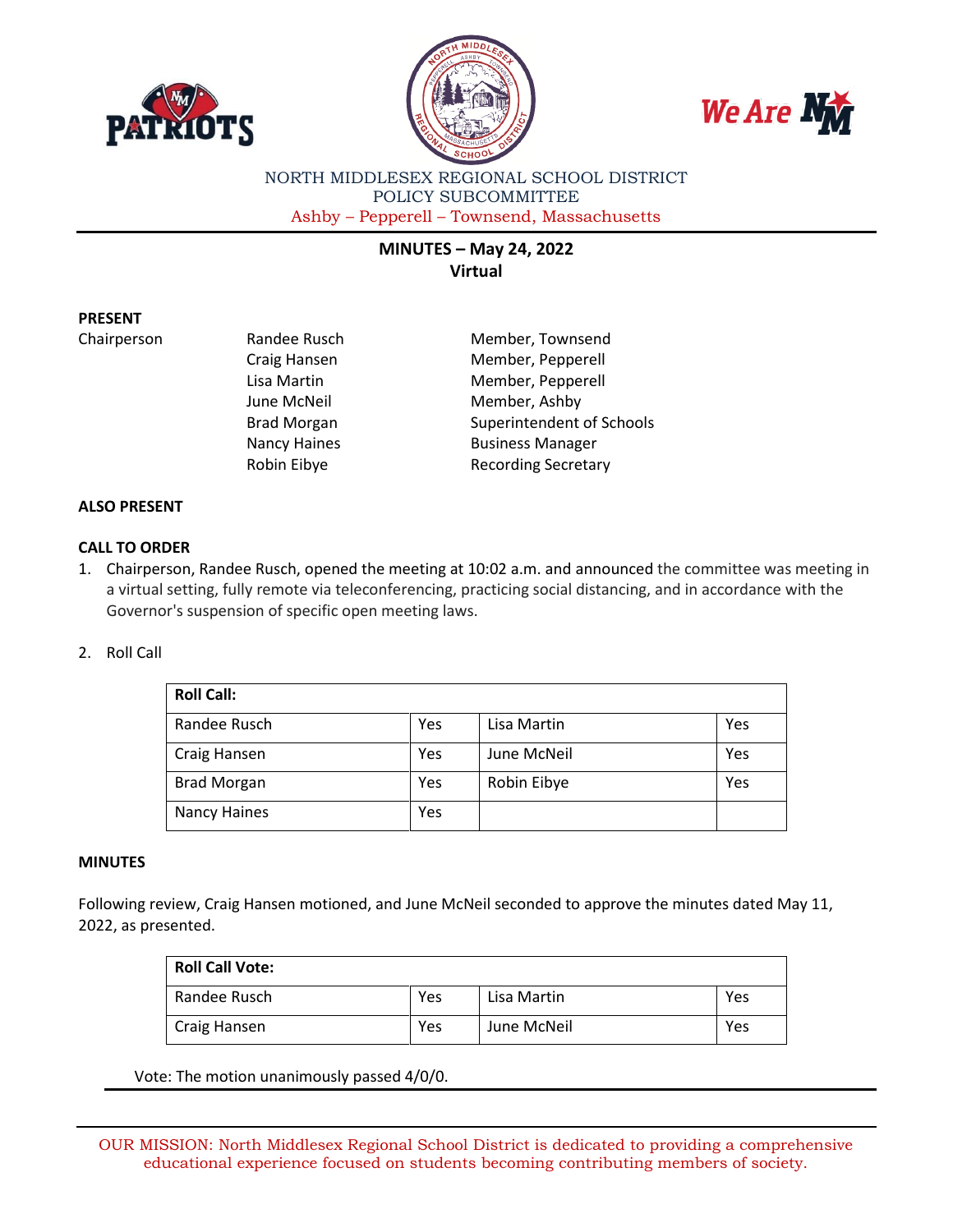## **PUBLIC COMMUNICATIONS**

o None

### **OLD BUSINESS**

- 1. Regional Agreement
	- $\circ$  Randee Rusch shared the Proposed Capital Apportionment Changes document with the committee and proposed the following:
		- Capital costs will be apportioned by the five-year enrollment average of October 1 enrollment numbers for that building at the beginning of the debt cycle and remain in effect for the life of the loan. (Percentage of apportionment is constant throughout the loan, including any refinancing). However, the apportionment shall be recalculated if new debt is taken on for the same project.
		- If a building does not support district students (participating in district programs), only houses district-wide substantially separate programs, or the building houses only administration; then the capital debt apportionment shall be on a 5-year average enrollment determined by the October 1 enrollment numbers for the district-wide enrollment and remain in effect for the life of the loan.
	- $\circ$  A discussion ensued about when to calculate the 5-year rolling average, capital debt apportionment, and calculations.
	- $\circ$  The committee discussed keeping the apportionment the same but adding the five-year rolling average.
	- $\circ$  How to handle current debt and whether or not to apply the new method.
	- o Short-term borrowing is not set on principal paid; it doesn't give a consistent schedule for towns.
	- o Best way to handle counting Pre-K students not enrolled full-time.
	- o Pre-K tuition students vs. non-tuition students
	- $\circ$  District-wide programs would be applied to district-wide apportionment per percentage of building used.
	- o Keeping the percentage frozen from the start
- 2. Facility Use
	- o Brad Morgan requested the committee to review facility user fees for in-district groups.

## **NEW BUSINESS**

- 1. KF-E1 School Facility Use Rental & Personnel Fee Schedule
	- o The committee discussed pets on school district property and students' health and safety concerns.
	- o Ms. Rusch said she would provide proposed changes to the policy at the next meeting.
- 2. IIB Class Size
	- o The committee discussed K-4 class sizes, paraprofessionals, when to split the class, when to add an additional teacher, and possible recommendations.
- 3. IHBG Homeschooling & IHBG-R Homeschooling
	- o A brief discussion ensued about home school students attending electives and participating in extracurricular activities.
- 4. \*JJH-R Student Travel Regulations
	- $\circ$  The committee discussed updating the existing policy to allow the use of district-owned buses.